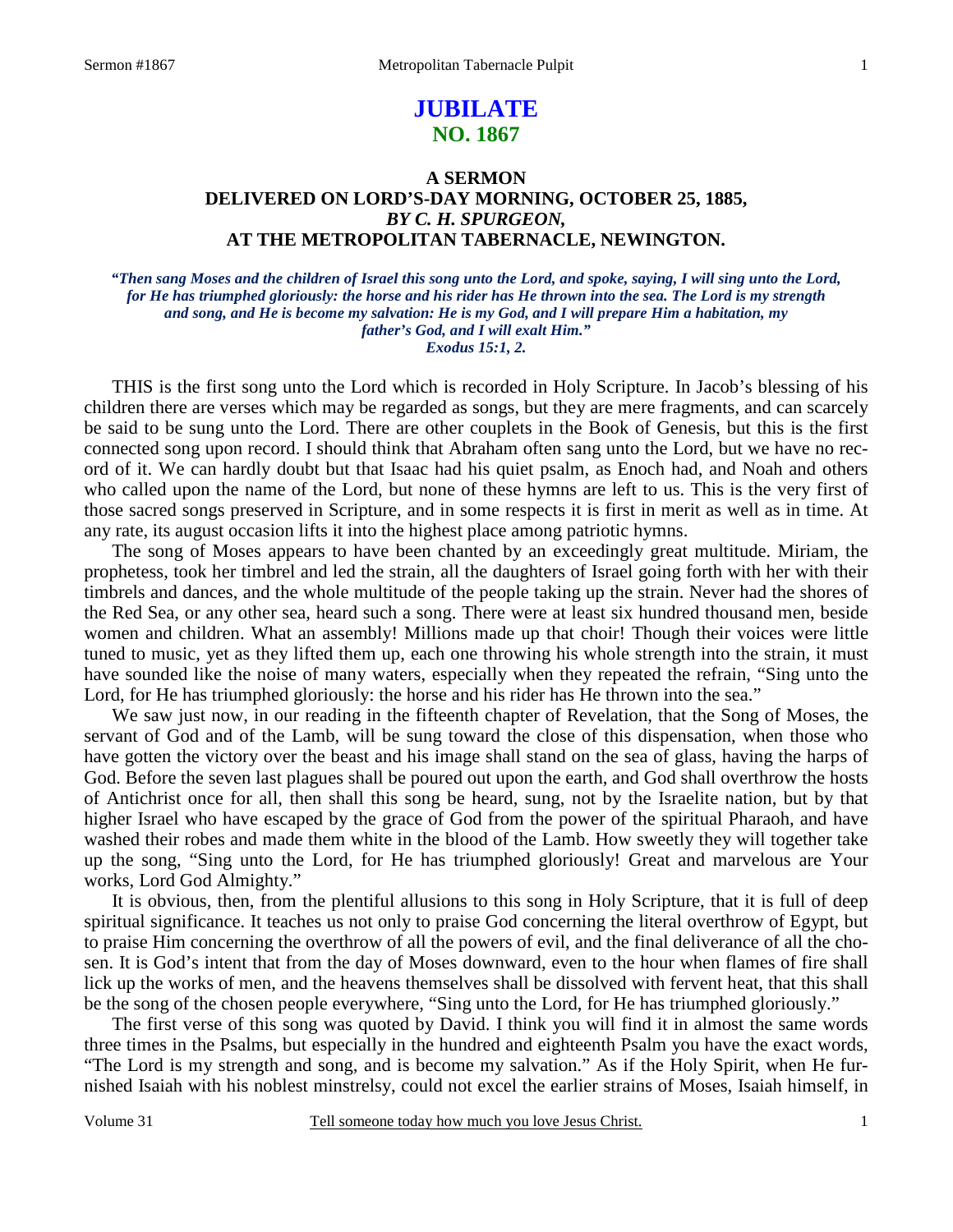chapter twelve, has the same words, "Jehovah is my strength and my song; He also is become my salvation." It is evident that this patriotic song was interwoven with the life of Israel, and that when good and gracious men would express themselves in praise at their very best, they fell back upon this song of Moses, and they sang unto the Lord who had triumphed gloriously. As full of significance then as this song is, there is something for us to learn from it this morning. May God the Holy Spirit, who dictated this song to Moses, now, write it afresh upon His people's hearts! Breathe on us, Holy Spirit, that we also may be filled with the praises of Jehovah.

 First, I shall want you to notice *the time for singing this song*. The text begins, *"Then* sang Moses and the children of Israel this song." Secondly, I shall want you to observe *the tone of this song;* it is worthy to be sung in heaven itself. High and lofty indeed it is. And thirdly, we will consider *the first clauses of the song itself,* "The Lord is my strength and song, and He is become my salvation: He is my God, and I will prepare Him a habitation; my father's God, and I will exalt Him."

**I.** It will be instructive to notice THE TIME OF THE SINGING OF THIS SONG. To everything there is a season, and a time for every purpose under heaven; there is a time of the singing of birds, and there is a time for the singing of saints. *"Then* sang Moses."

 It was first of all at *the moment of realized salvation*. "The Lord saved Israel that day out of the hand of the Egyptians; and Israel saw the Egyptians dead upon the sea shore; and Israel saw that great work which the Lord did upon the Egyptians: and the people feared the Lord, and believed the Lord, and His servant Moses: *Then* sang Moses and the children of Israel this song unto the Lord." There was no singing in Egypt, sighing, and crying, and groaning, and lamentation abounded there, till the Lord said, "I have surely heard the cry of My people." There was no singing that I know of even at the celebration of the paschal supper, on that dreadful night when they ate the lamb in haste with their loins girded, and their staves in their hands. Its first observance was upon a night almost too solemn for song. I do not read that they sang when they came to Succoth, or reached their first encampment, I doubt not that they sang snatches of songs when they found themselves free from their daily tasks, and from the Egyptian rod. No doubt there were individual songs, but the masses did not unite in concerted music, they were too hurried and too much in fear of pursuit. No poet, as yet, had arisen to write a lyric in which all would join. The hour of their complete deliverance had not yet fully come. They marched on steadily, but they had hardly reached the time for timbrels. When they had crossed the sea and the waters thereof rolled between them and the house of their bondage, "Then sang Moses and the children of Israel this song unto the Lord." Their previous lives had been one long-drawn sigh, or one discord of anguish and fear and woe, but when their slavery was altogether a thing of the past, *then* sang Moses. The depths have covered the Egyptian host, there is not one of them left, *"Then* sang Moses and the children of Israel this song unto the Lord."

 You will have noticed, perhaps, in reading the previous chapter, that Moses had said to the people (14:14), "The Lord shall fight for you, and you shall hold your peace." But now that God has fought for them, they are not commanded to hold their peace any longer. The battle is fought, and the victory is won, and *"Then* sang Moses and the children of Israel this song unto the Lord." How could they help it? Surely, "if these should hold their peace, the stones would immediately cry out."

What does that teach us, brothers and sisters, but that we cannot sing in the land of bondage while under the dominion of sin and Satan? How shall we sing the Lord's song in that strange land? We do not even sing in the first moments of our spiritual life, when our question is how to escape destruction through the sprinkling of the blood. Nor do we, perhaps, sing in those first hurried steps when we fly from the power of sin and Satan, endeavoring to escape out of bondage. But, oh, when we see that Christ has saved us, when we understand that he that believes in Him has everlasting life, then we sing! When we learn that "He that believes is justified from all things from which he could not be justified by the law of Moses," and hear the Word of the Lord declaring, "To as many as received Him, to them gave He power to become the sons of God, even to them that believe on His name," then we sing unto the Lord. Who could stop us? It would be unnatural for us to be silent after sin is put away. When we are reconciled to God by the death of His Son, the mute devil is cast out of us. "Then sang Moses and the children of Israel this song unto the Lord." Our early days when we first saw how complete was the redemption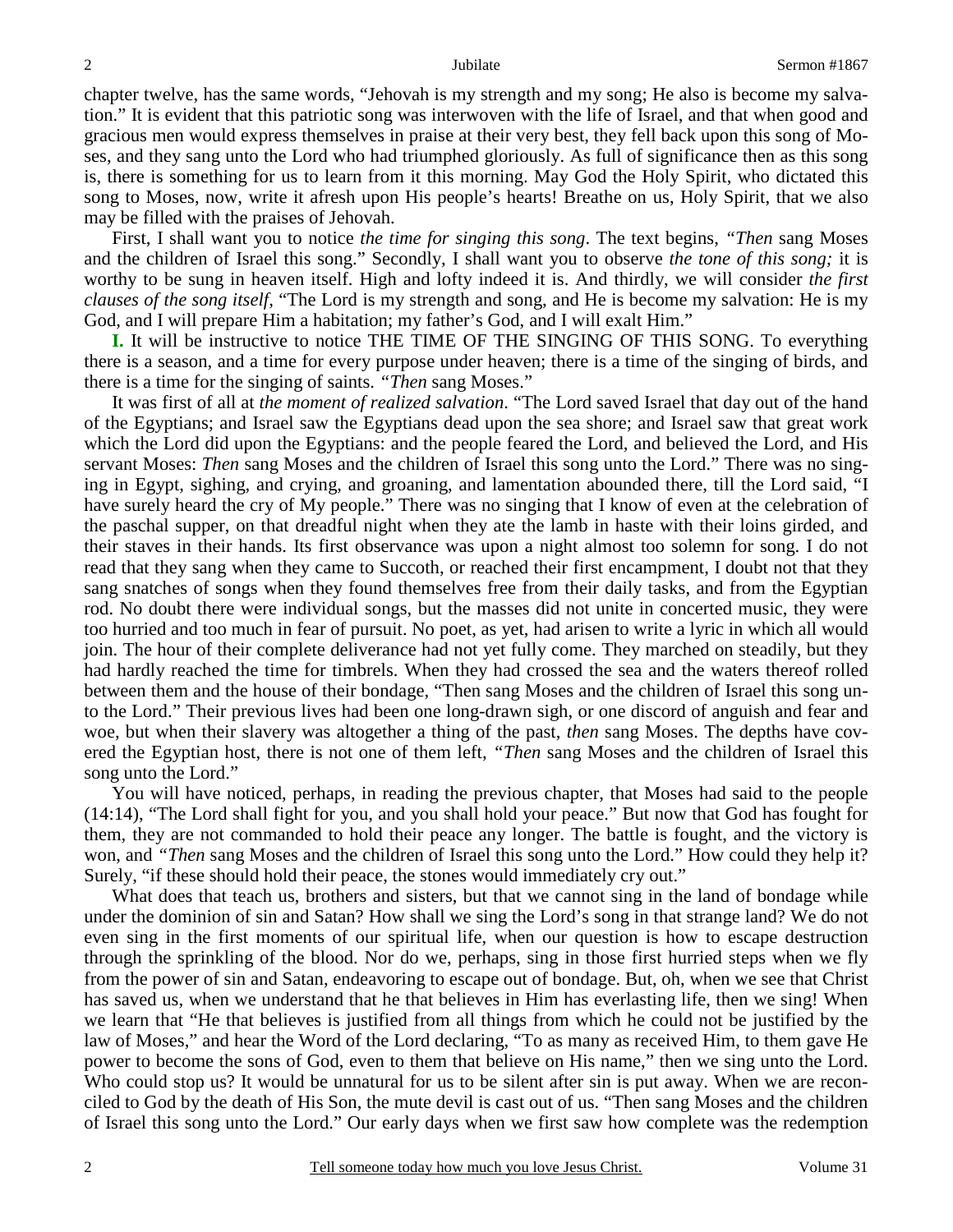of Christ, were days of constant praise, and I think today if we see afresh how perfect is the righteousness of Christ, how fully accepted is the great atonement, how secure is our standing by virtue of our union with the Son of God, we shall return to our music and make this house resound with grateful psalms. When we doubt our salvation we suspend our singing, but when we realize it, when we get a grip of it, when we see clearly the great work that God has done for us, then we sing unto the Lord who has for us also triumphed gloriously. I say again, how can we help singing? How can our joy of heart any longer be pent up? It must pour itself forth in floods of harmony, in tunes of realized salvation.

 So is it also *in times of distinct consecration*. You may not see this at first, but I would remind you that the apostle assures us that all Israel were "baptized unto Moses in the cloud and in the sea." When Pharaoh and his hosts had been destroyed, Israel stood for the first time, as a nation separated from Egypt. The Red Sea was a most effectual division, Israel became a distinct people, a race redeemed from among men, they would never again feel the yoke of Mizraim, they would not return to Egypt, nor would Pharaoh again pursue them. They were now a distinct people consecrated unto Jehovah, to them God would reveal Himself, and among them He would dwell. That passage through the Red Sea was the type of their death, their burial, and their resurrection to a new life, it was their national baptism unto God, and therefore they sang, as it were, a new song. Do you wonder that they did so? It is the happiest thing that can ever happen to a mortal man, to be dedicated to God. It is the grandest posture in which a creature can stand, to be fully consecrated to his Creator. It is the sweetest and happiest condition in which a heart can be, when it feels that it is redeemed of the Lord, and henceforth is not its own, but bought with a price. No song among sweet pastorals can exceed in sweetness that heavenly Canticle, "I am my beloved's, and my beloved is mine." There is no greater joy than to know that the Lord has chosen us unto Himself to be His peculiar heritage. Conscious of redemption by blood and separation unto Jehovah, their God, "Then sang Moses and the children of Israel this song unto the Lord." Oh you that hope that you are Christians, but have never yet taken the distinct step to avow yourselves to be wholly the Lord's, oh you that have never come clean away from Egypt, and made the waters to roll between you and a guilty world—you have delayed a joy which I trust you may not longer miss, lest that dreadful text is fulfilled in you, "Whosoever shall be ashamed of Me and of My words in this adulterous and sinful generation; of him also shall the Son of man be ashamed, when He comes in the glory of His Father with the holy angels." "Then," in the day of realized salvation, "then," in the day of distinct consecration, they sang this song unto the Lord.

 Brethren, it was also *a day of the manifest display of God's power*. Our hearts are heavy, at least, mine is so, when God seems to put His right hand into His bosom and not to vindicate His own cause. I am most sad because I see error prevalent everywhere, falsehood reigns, and Jannes and Jambres withstand Moses, and the prince of this world disdainfully demands, "Who is Jehovah?" Many plagues are upon us, the earth swarms with errors as if the dust were turned into lice throughout all the land. Heresies like frogs are croaking everywhere; they have come up into the King's chambers. The Lord has sent a thick darkness over all the land, even darkness that may be felt. The people loathe drinking of the waters of our sanctuaries, for a curse is upon them in many a place. Our heart feels bowed down, and we go mourning, and say, "Why have You made us to drink the wine of astonishment?" But when we hear of conversions, when we see God blessing the work of the Sabbath school, when we hear of sinners turning to Christ and seeking mercy, when we notice the children of God diligent in service, when we see the work of the Lord worked with vigor, then is our heart exceedingly glad, and then, like Moses and the children of Israel, we sing unto the Lord. How can we be silent when God's arm is made bare? A revival is our joyous holiday. If we had our choice of all the benedictions that God can give us on earth, it would be to see the church revive, His truth prevail, and His kingdom come. It is not with some of us a matter of indifference whether the truth is preached or error is proclaimed, no, it is our life to see the gospel conquer. Now we live if you stand fast in the faith, but our spirit distinctly sickens in proportion as the church of God decays, and when the church is strong, and God is with her, then is our heart revived, and our song bursts forth, "The Lord is my strength and my song, He is become my salvation."

But this song may be sung *at* all times throughout the life of faith.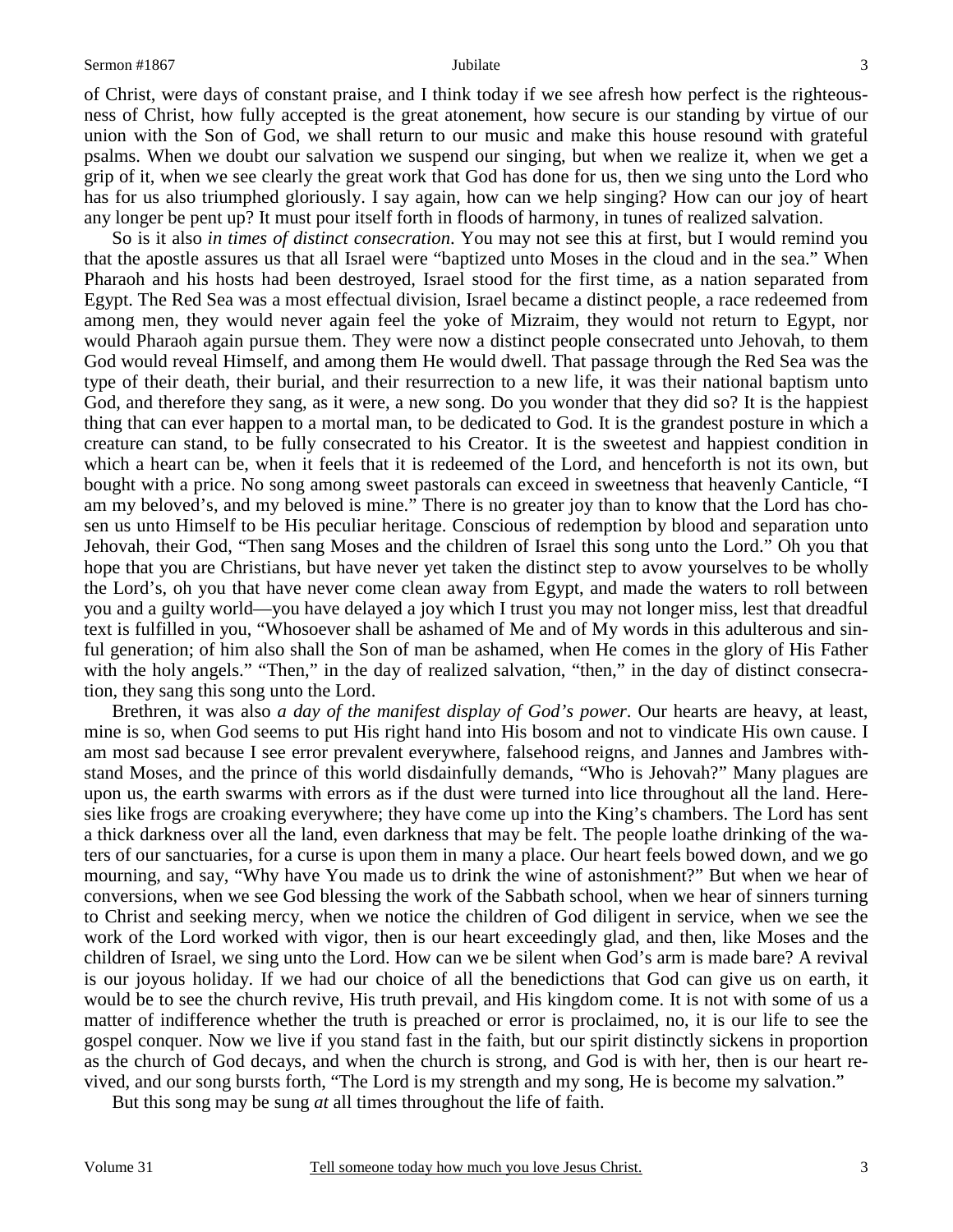I want to put it to the people of God here whether it is good to save up our songs for special occasions of great joy, or for times when we have something visible to sing about. Should not the believer sing by faith as well as live by faith? Do you not think that the song of Moses and the children of Israel at the Red Sea was, after all, a poor affair as far as faith is concerned? The bulk of the Israelites had very little faith indeed, and loud as was the song, there was more noise than faith in it, for within a day or two they began to murmur against God. Sing in fine weather! Any bird can do that. Praising God, when all goes well is commonplace work. Everybody marks the nightingale above all other birds because she sings when the other minstrels of the woods are silent and asleep, and thus does faith praise God under the cloud. Songs in the day are from man, but God Himself gives songs in the night. O come, let us sing unto the Lord under the clouds, let us pour forth His praises in the fires! Let us praise Him under depressions, let us magnify Him when our heart is heavy. Faith believes in God when there is nothing to support her but the bare promise. That man was highly commended who did not despair of the Roman Republic, let us never despair of the Redeemer's kingdom. That is the true Christian who can say, when everything grieves him, "Nevertheless, with joy will I draw water out of the wells of salvation; for I will sing unto the Lord as long as I live." "Therefore we will not fear, though the earth is removed, and though the mountains are carried into the midst of the sea." I ask today from every heavy heart and every downcast spirit, from every man that contends earnestly for the faith once delivered to the saints, and trembles for the ark of the Lord, that in the midst of his trembling and grief, he should burst into song. Rob not God of His glory, but let it be said this day, "Then sang Moses and the children of Israel this song unto the Lord, and spoke, saying, I will sing unto the Lord, for He has triumphed gloriously: the horse and his rider has He thrown into the sea."

 Thus we have spoken upon the time for singing. That time is NOW, I think. Let your hearts begin to ring all their bells, and let not their sweet chimes cease forevermore.

**II.** Notice, secondly, THE TONE OF THIS SONG. "Then sang Moses and the children of Israel this song unto the Lord."

 Note, first, that the tone is *enthusiastic*. There is not a dull line, there is not a dreary sentence, all through, it is full of force, life, power, it is Luther's Old Hundredth psalm and more, it rises to a height of intense enthusiasm which cannot be excelled. The words are, "I will sing unto the Lord, for He has triumphed gloriously," and the singers endeavor to sing gloriously, too.

 The tone is also *congregational,* being intended for every Israelite to join in it. Though Moses began by saying, "I will sing unto the Lord," yet Miriam concluded with, "Sing you to the Lord, for He has triumphed gloriously." This is a hymn for every child of God, for all that have come out of Egypt. Should not there be praise from every one of you? You in the back settlements, you that bear the mark of Egypt's lash, and smart from wounds still unhealed, you that remember well the taskmaster, and the iron furnace, yet sing you unto the Lord. From Egypt lately come, sing you unto the Lord! There should be sent up unto God by His church a perfectly unanimous harmony of praise. "Oh that men would praise the Lord for His goodness!" Let all the redeemed of the Lord say so. "O come, let us sing unto the Lord: let us make a joyful noise to the rock of our salvation." Let the song be enthusiastic and unanimous.

 Yet please to notice how very *distinctly personal* it is. It is strikingly so. *"I* will sing unto the Lord, for He has triumphed gloriously. The Lord is *my* strength and song, and He is become *my* salvation; He is *my* God, and *I* will prepare Him a habitation; *my* father's God, and *I* will exalt Him." Do not lose yourself in the throng. It is not egotism to resolve that if nobody else will sing, you will say with David, "I will sing unto the Lord as long as I live." The fact is that unanimity cannot become fact if each mind is not active in praise. We cannot have a perfect accord unless each child of God feels that he must make his own distinct music melodious in the ears of the Most High. I tell you, brethren, if *you* will not praise the Lord this day, *I* will. Do you not say the same? Does not each brother and sister here say, "If no others feel bound to gratitude, yet I have such reason for thanksgiving that I will praise the Lord while I have any being"? In my case the Lord has "triumphed gloriously," and if others will not take Him to be their God, yet this God is my God forever and ever, He shall be my guide even unto death. I like the personality of this song, and would urge you to follow it. Some of you cannot sing unto God because you have no personal enjoyment of grace from Him, and do not know God for yourselves. Oh, if this is your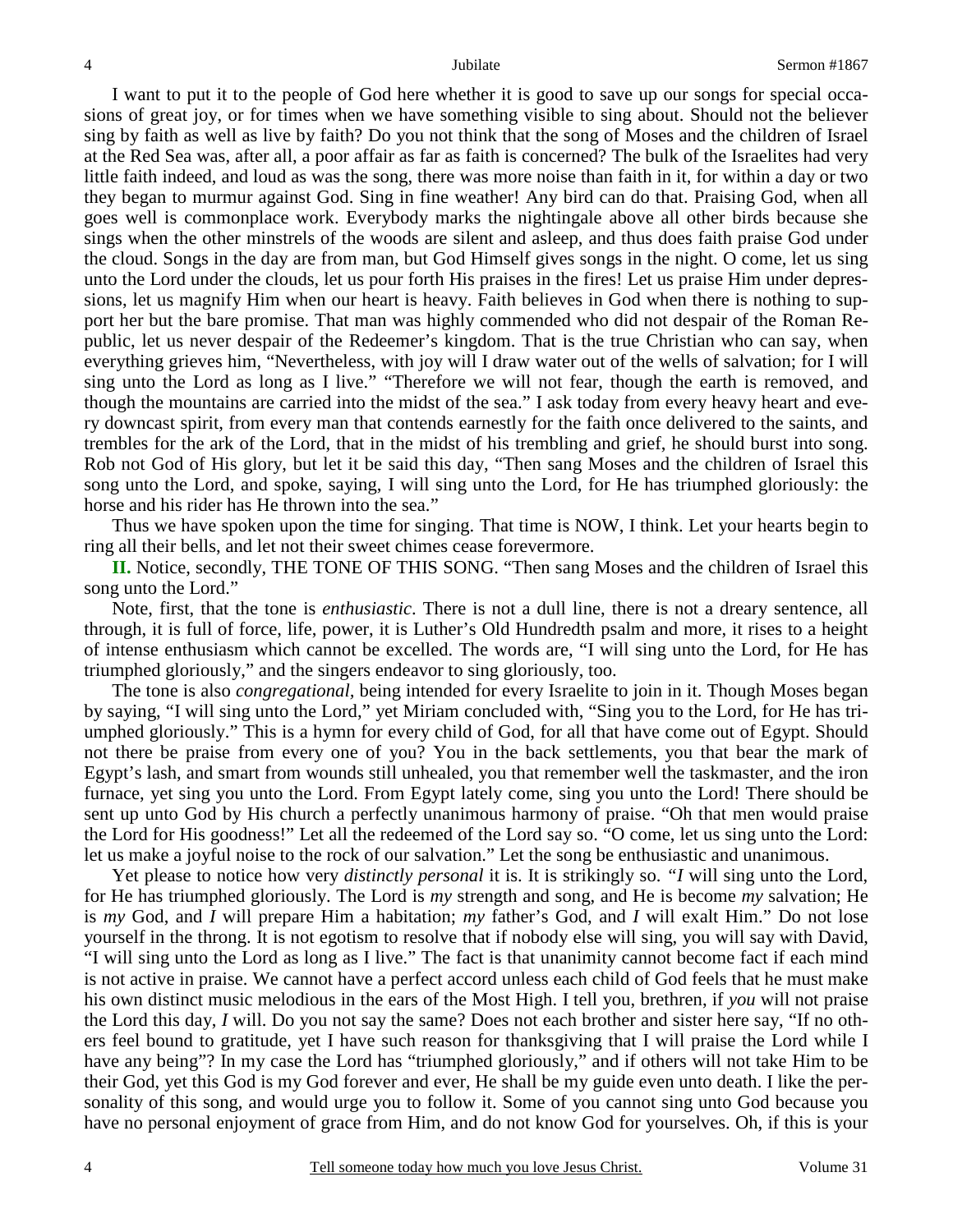case, do not let the sun go down until you know this God, and so can offer your own peculiar song to Him.

 Note, again, the tone of this song is *exceedingly confident*. There is not a shadow of doubt in it; it is all the way through most positive in its ascriptions of praise. The lip does not quiver, the mind does not waver. It begins, "I will sing unto the Lord, for He has triumphed gloriously." It declares a fact, about which there can be no doubt, "The horse and his rider has He thrown into the sea," and it goes on to make statements which are not qualified with hopes, and desires, and "ifs," and "buts," but are bold assertions which cannot be challenged. "The Lord *is* my strength and my song, and He *is* become my salvation." That is the kind of singing. I do not mind occasionally singing with Cowper, when he is down in the dumps, for some of his dreary hymns admirably express the experience of the weaker members of the family, but I would not always keep to the minor key. Oh no! Let us sing songs of joy and victory. Doubts and fears ill become the children of God. The full assurance of understanding is our privilege and our duty, and why should we not have it? When we come before God, why should we bring Him such broken-legged worship? No, let us bring Him perfect praises, the firstlings of our bullocks, even as David says, "Then shall they offer bullocks upon Your altar." God should be worshipped with the best we have, His mercy is so sure, so true, that He ought to have our fullest faith. Where is room for doubt? Let us sing with confidence unto the Lord.

 And this song is *exceedingly comprehensive*. It sings of what God has done, and then of what God will do in bringing His people into the Promised Land; nor does it finish till it rises to that loftiest strain of all, "The Lord shall reign forever and ever." I think I hear them repeating that verse again and again, "The Lord shall reign forever and ever. Hallelujah." Sing to the Lord, not only of the past, but of the present and the future. Sing of the Second Coming, sing of the glory to be revealed, sing of high heaven and the city that needs no candle, neither light of the sun, sing of the victories of Christ when the armies of heaven shall ride forth on their white horses, and He shall lead them whose name is written on His vesture and on His thigh—King of kings, and Lord of lords. There is matter enough for eternal music if our hearts are right with God.

 Note, too, all through, that this song is *immeasurably joyous*. The Israelites were slaves enjoying new liberty, children let out to play. How merrily did they disport themselves! They did not know how to be glad enough. Let us give to God our unlimited joy. David said, "God is my exceeding joy." I know of no greater word than that word "exceeding," because, however far you go, if your joy is "exceeding," it is above the highest, and however brave the description, if your joy is "exceeding," it surpasses all language. Believers ought to be unutterably happy. Men redeemed with the precious blood of Christ ought always to be almost too happy to live, men that are children of God, and heirs of the covenant, and are soon to be where Jesus is in the ineffable splendor of Jehovah's light, ought to feel their soul overflowing with delight. The pulse of the believer should beat hallelujahs; every heaving of the lungs should raise a *Te Deum*. Oh, if our minds could but rise into the heavenlies, where we ought to be, we should not only be happy as the days are long, but we should enjoy the days of heaven upon the earth!

 Yet I must say, however enthusiastic that song was, and however full of joy it was, *it was only such a song as was due unto the Lord*. If those people on that day had sung to the Lord some dull, heavy tune, I think if I had been there I would have said, "Change that note. Awaken yourselves to ardor! Awake; awake, put on strength." The new tunes of the present age are constructed upon the principle of "Let us sing and rattle through the words as hard as we can go." I like weightier music, moving swiftly, but yet grandly. Such was the song of Moses, full of solemnity, but full of heart, a tune into which everyone could throw the full volume of his voice without fear of spoiling the delicacy of tone. But, brethren, the tribes of Israel did not even then praise the Lord half as He should be praised. If all the angels in heaven had left their seats and descended to the Red Sea shore, and if cherubim and seraphim had joined the lofty song, it had not been more than fitting for the occasion. So today, if we could awaken all on earth and all in heaven, as well as all that is within us, to bless and magnify the Lord, the song would not be equal to the majesty of the divine goodness, it would be but a faint expression of what God deserves from each one of us. Therefore, let us sing unto the Lord, for He has triumphed gloriously—

*"Sound the loud timbrel o'er Egypt's dark sea!*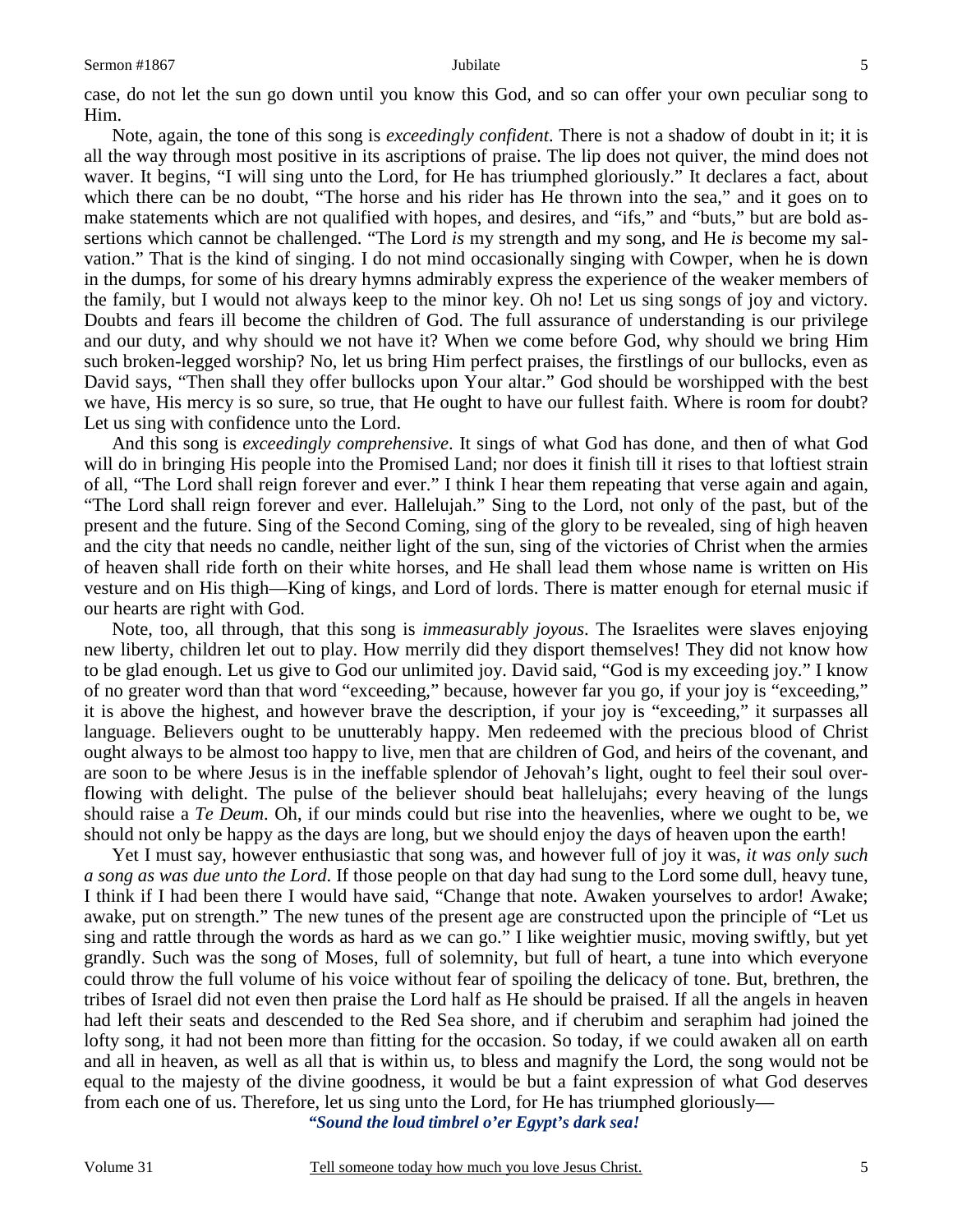*Jehovah has triumphed, His people are free. Sing—for the pride of the tyrant is broken, His chariots, his horsemen, all splendid and brave, How vain was their boasting! The Lord has but spoken, And chariots and horsemen are sunk in the wave."* 

 **III.** We are to dwell for a few minutes upon THE FIRST CLAUSES OF THIS SONG. "The Lord is my strength and song, and He is become my salvation: He is my God, and I will prepare Him a habitation; my father's God, and I will exalt Him."

 Notice the song is all of God. There is not a word about Moses. Read this song through, and neither Moses, nor Aaron, nor Miriam is in it, God is all in all; "I will sing unto Jehovah." That is blessed praise when self lies with the Egyptians at the bottom of the sea, and when everything that is in us that is commendable is traced to the grace of God, and the Lord is magnified for it. Oh for the glorification of Jesus, and none but Jesus! Brothers, we spoil our music by diverting our thoughts to man. Let us forget men, forget earth, forget time, forget self, forget this mortal life, and only think of our God. The song shall be all for You, O Lord, for You are all in all, and if we have one note that is determined to go astray we will this day bind it with cords, even with cords to the horns of Your altar, O Jehovah.

 Observe, the song dwells upon what God has done, "The horse and his rider has He thrown into the sea." There is nothing concerning the deeds of Moses and Aaron, or the pride of Pharaoh, or the craft of Jannes and Jambres. No, the whole is consecrated to the doings of the Lord. Let us trace all the mercies we get to our God, for He has worked all our works in us, He has chosen us, He has redeemed us, He has called us, He has quickened us, He has preserved us, He has sanctified us, and He will perfect us in Christ Jesus. The glory is all the Lord's. Let us sing of what the Lord has done. When you read human history, read it to see the finger of God in it, trace all along through human story the silver line of covenant working, observe how the Lord casts the horse and his rider into the sea when they come out against Him or His people.

 The song also declares what the Lord will yet do. It is not about what evil men are doing, or what we are afraid will happen through their malice, but of what the Lord alone will do. He says, "You will surely bring them in." He pictures the whole affair finished, and Israel settled in the Promised Land, and this is His song. Come, brethren, let us sing the music of the future, the music of what God will do. Do you believe that the Lord will be defeated in the long run? Do you fear that at the end Jehovah's everlasting purpose will fail—that Christ will have died in vain? Do you think the eternal truth promulgated in this book will be driven out of the earth by modern thought? Or that our old Christianity, for which our fathers bled, will become extinct? By no means. We shall conquer yet in the great name of Jehovah. Therefore let us take heart of hope to ourselves, and sing of what the Lord has done so often, for again and again, "The horse and his rider has He thrown into the sea."

 Take up the first note, "The Lord is my *strength."* What a noble utterance! Poor Israel had no strength! She had cried out by reason of her sore bondage, making bricks without straw. Poor Israel was weakness itself! But Jehovah drew near in power. The Lord is my strength when I have no strength of my own. By the strength of the Lord, Israel came forth with a high hand and an outstretched arm, Egypt was glad when they departed, and the Egyptians gave them jewels of silver and jewels of gold that they might wish them well in departing; for God had given them honor in the sight of the people. Thus the Lord is our strength when we are at the extremity of weakness.

 The Lord was also Israel's strength against strength. Pharaoh was exceedingly mighty. The kings of the earth trembled at the neighing of his warhorses, the rattling of his chariots made the very heavens to resound, but God was more than a match for him. When strength comes out against God's people, God meets it with His omnipotence. What is Pharaoh's strength when matched against Jehovah's might? A paper pellet thrown against a wall of brass. The enemy said, "I will pursue; I will overtake; I will divide the spoil," and so on, but Jehovah had only to blow with His wind, and the sea covered them. Thus will the Lord be our strength when the mighty are against us.

 It is well to say, "The Lord is my strength" when we are weak and the enemy is strong, but we must mind that we say the same when we are strong, and our enemies are routed. Suppose Israel had stood on the shore and cried, "The Egyptian power is broken by the sons of Jacob. Israel has cut Rahab and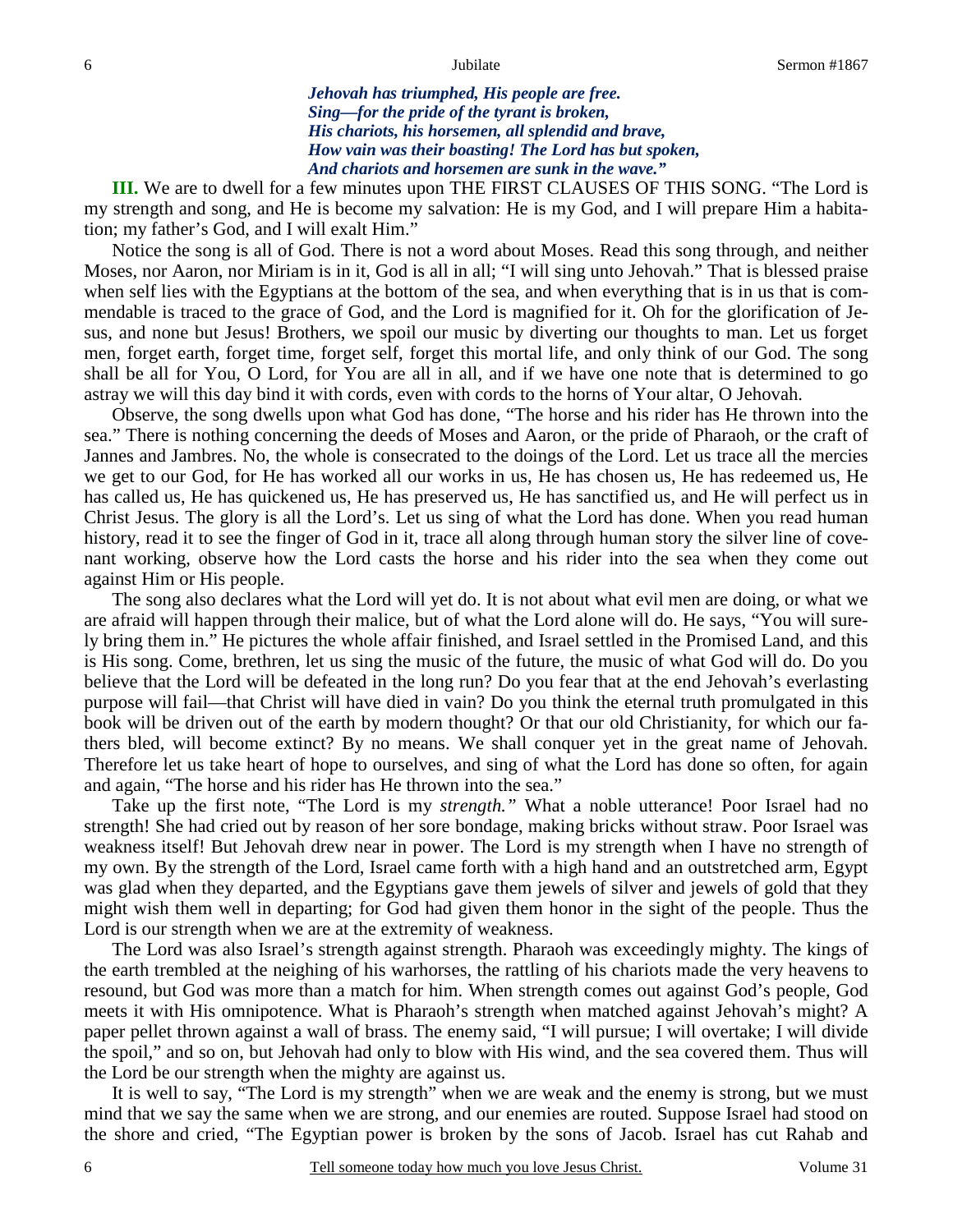## Sermon #1867 **Jubilate** 7

wounded the dragon." Suppose the nation had boasted itself, it would have been guilty of a treasonable attempt upon God's glory. Lo! Israel is strong enough to make the dukes of Edom tremble, and the mighty men of Moab to be afraid, but she must not sing unto her own honor. "Give unto the Lord, O you mighty, give unto the Lord, glory and strength. Give unto the Lord the glory due unto His name." Let this, then, be our song when we are weak and our song when we are strong, "The Lord is my strength."

 Note, the word is not, "The Lord gives me strength," but "The Lord *is* my strength"! How strong is a believer? I say it with reverence, he is as strong as God—"The Lord is my strength." God, the infinite Jehovah, in the infinity of His nature, is our strength.

 The next is, "The Lord is my *song,"* that is to say, the Lord is the giver of our songs, He breathes the music into the hearts of His people, He is the Creator of their joy. The Lord is also the subject of their songs, they sing of Him and of all that He does on their behalf. The Lord is, moreover, the object of their song, they sing unto the Lord. Their praise is meant for Him alone. They do not make melody for human ears, but unto the Lord. "The Lord is my song." Then I ought always to sing, and if I sing my loudest, I can never reach the height of this great argument, nor come to the end of it. This song never changes. If I live by faith my song is always the same, for "the Lord is my song." Our song unto God is God Himself. He alone can express our most intense joy. O God, You are my exceeding joy. Father, Son, and Holy Spirit, You are my hymn of everlasting delight.

 "The Lord is my strength and song, and *He is become my salvation."* The Father, in His eternal purpose is my salvation; the Son in His complete redemption is my salvation; no, not in His redemption only, but in His life, His death, His resurrection, His intercession, His Second Coming, He has become my salvation. And the Holy Spirit indwelling in me, quickening me, instructing me, illuminating me, perfecting me, keeping me—He is become my salvation. Triune God, it is not alone that You do save me, but You are my salvation. I look for nothing but what is in You, and if You give Yourself to me, You have given me a perfect salvation, salvation from bondage, salvation from worldliness, salvation from death and hell, salvation into light, and liberty, and love, and joy, salvation that shall culminate in eternal glory. A full salvation is God to His people.

Next "He is *my God.*" Perhaps this is the most joyous note of all. "He is become my salvation"—this is very sweet, "He is my God"—this is the sweetest of all. "He is my God," I choose Him to be my God, but I choose Him of necessity, I can do no other. Who else can be my God? In the Revised Version it is, "This is my God," and a very proper translation, too; as if Israel saw what God did at the Red Sea, and then exclaimed, "This is my God." This God of justice, this God of vengeance and power, is my God. Beloved, choose Jehovah to be your God; whom else can you choose? Let your hearts cling to Him.

 But then comes the added word, *"He is my Father's God,"* that is to say, the God of Abraham, of Isaac, and of Jacob, a God by covenant, the God who has given Himself to us by His own purpose and promise, and therefore is our God, not by any right or merit on our behalf, but solely by the gift of His free, rich, covenant grace. Let us praise the triune God of free grace, for He belongs to each one of us. There is nothing in God that is not mine; there is no high and lofty attribute that is not mine; there is no deep and dark decree that is not mine. You have neither cross nor crown, O Jesus, which is not mine. He has given Himself over to us to be our God forever and ever. Come; let us exult in His name. Have you lost your goods? You have not lost your God. Have you nothing on earth? Yet you can say, "Whom have I in heaven but You? And there is none upon earth that I desire but You." This is a holy portion, a happy portion, a heavenly portion, a sure portion, an endless portion, a portion which makes us feel rich to all the intents of bliss. This God is our God forever and ever. Let us praise and bless His name.

 Note, once more, that as Moses said, "He is my strength, my song, my salvation, my God," now He adds, *"He is my praise."* The text in the Old Version is, "I will prepare Him a habitation." This jars a little on my ear; it rather sinks the majesty of the infinite for Israel to think so soon of Jehovah as One for whom she could prepare a habitation. Building a habitation was rather the idea of David in his hour of decline, than of Israel in the day of her astonishment and victory. The Revised Version of the Old Testament, which is infinitely superior to the Revised Version of the New Testament, renders it, "This is my God: I will praise Him." The fact is, there are two words so nearly alike that it is hard to tell which is correct—"habitation" or "praise." Some of the oldest versions of all have it, "He is my praise." I never